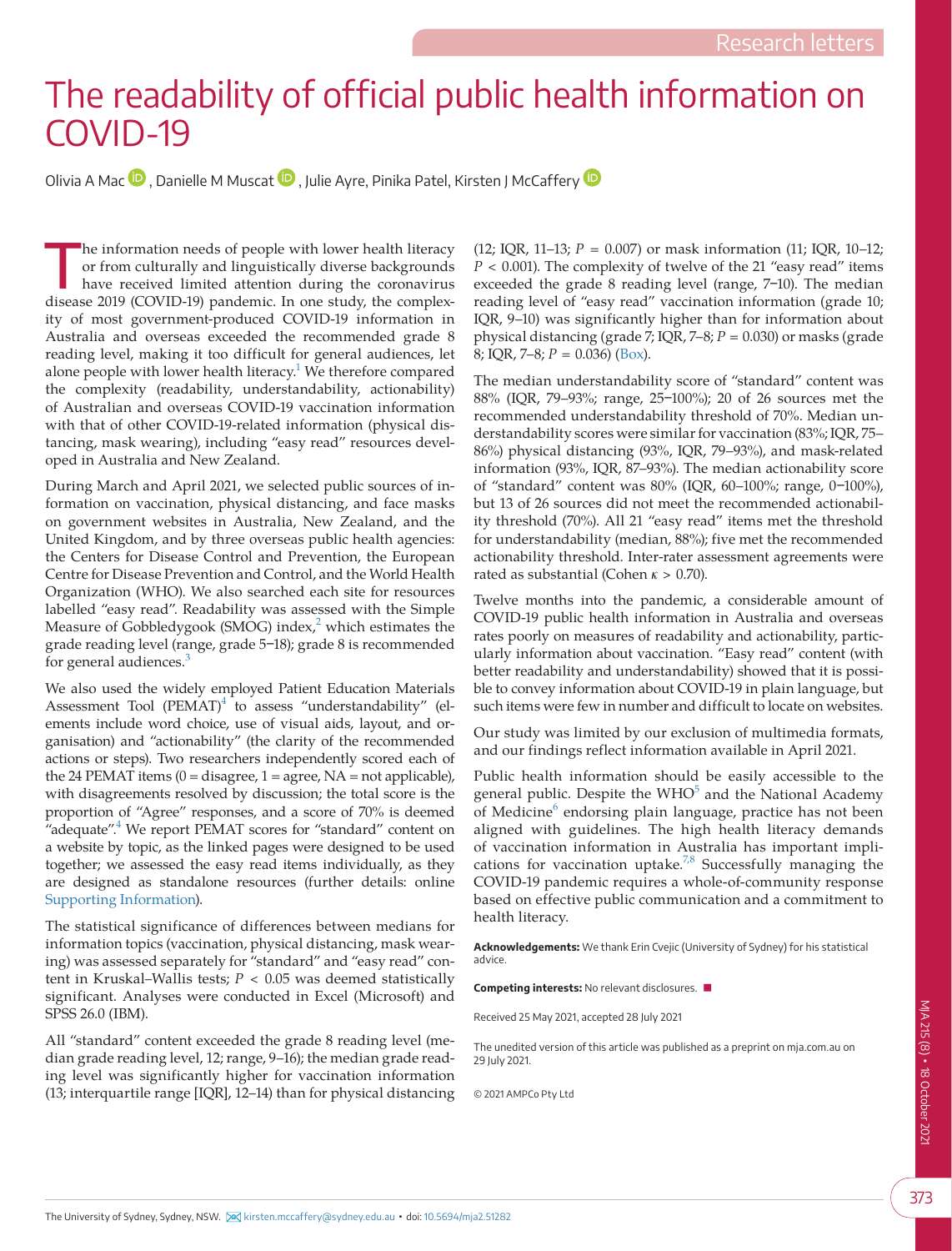## <span id="page-1-0"></span>**Readability, understandability, and actionability of official COVID-19 public health information\***

|                                                    | Number of      |                                       | <b>Patient Education Assessment Tool (PEMAT):</b><br>median (range) |               |
|----------------------------------------------------|----------------|---------------------------------------|---------------------------------------------------------------------|---------------|
| Information type and source                        | webpages       | Readability (SMOG):<br>median (range) | Understandability                                                   | Actionability |
| <b>Vaccination (standard)</b>                      |                |                                       |                                                                     |               |
| Australia                                          |                |                                       |                                                                     |               |
| Department of Health                               | 11             | $13(12-14)$                           | 80%                                                                 | 100%          |
| New South Wales                                    | $\mathbf{1}$   | 12                                    | 75%                                                                 | 60%           |
| Queensland                                         | $\mathbf{1}$   | 12                                    | 93%                                                                 | 60%           |
| Victoria                                           | 3              | $14(13-15)$                           | 86%                                                                 | 60%           |
| New Zealand                                        | 3              | $13(11-14)$                           | 86%                                                                 | 60%           |
| United Kingdom                                     | $\mathbf{1}$   | 12                                    | 83%                                                                 | 80%           |
| Centers for Disease Control and Prevention         | 16             | $13(11-16)$                           | 87%                                                                 | 100%          |
| European Centre for Disease Prevention and Control | $\mathbf{1}$   | 18                                    | 25%                                                                 | 0%            |
| World Health Organization                          | $\mathbf{1}$   | 15                                    | 62%                                                                 | 40%           |
| <b>Physical distancing (standard)</b>              |                |                                       |                                                                     |               |
| Australia                                          |                |                                       |                                                                     |               |
| Department of Health                               | $\mathbf{1}$   | 12                                    | 93%                                                                 | 100%          |
| New South Wales                                    | $\mathbf{1}$   | 13                                    | 100%                                                                | 80%           |
| Queensland                                         | $\mathbf{1}$   | 11                                    | 93%                                                                 | 60%           |
| Victoria                                           | $\mathbf{1}$   | 11                                    | 92%                                                                 | 60%           |
| New Zealand                                        | $\mathbf{1}$   | 11                                    | 85%                                                                 | 60%           |
| United Kingdom                                     | $\mathbf{1}$   | 11                                    | 77%                                                                 | 60%           |
| Centers for Disease Control and Prevention         | $\mathbf{1}$   | 13                                    | 93%                                                                 | 100%          |
| European Centre for Disease Prevention and Control | $\overline{2}$ | 14 (12-15)                            | 63%                                                                 | 60%           |
| World Health Organization                          | $\mathbf{1}$   | 11                                    | 93%                                                                 | 100%          |
| Masks (standard)                                   |                |                                       |                                                                     |               |
| Australia                                          |                |                                       |                                                                     |               |
| Department of Health                               | $\mathbf{1}$   | 11                                    | 87%                                                                 | 100%          |
| New South Wales                                    | $\mathbf{1}$   | 10                                    | 100%                                                                | 80%           |
| Queensland                                         | $\mathbf{1}$   | 10                                    | 93%                                                                 | 60%           |
| Victoria                                           | $\overline{7}$ | $11(9-12)$                            | 94%                                                                 | 100%          |
| New Zealand                                        | 3              | $9(9-12)$                             | 93%                                                                 | 100%          |
| United Kingdom                                     | $\mathbf{1}$   | 14                                    | 77%                                                                 | 60%           |
| Centers for Disease Control and Prevention         | $\overline{7}$ | $10(9-12)$                            | 87%                                                                 | 100%          |
| World Health Organization                          | $\mathbf{1}$   | 12                                    | 92%                                                                 | 100%          |
| <b>Vaccination (easy read)</b>                     |                |                                       |                                                                     |               |
| Australia (Department of Health)                   | 11             | $10(8-10)$                            | 88% (87-88%)                                                        | 60% (60-60%)  |
| New Zealand                                        | $\mathbf{1}$   | 10                                    | 88%                                                                 | 60%           |
| Physical distancing (easy read)                    |                |                                       |                                                                     |               |
| Australia                                          |                |                                       |                                                                     |               |
| Department of Health                               | $\mathbf{1}$   | 7                                     | 88%                                                                 | 80%           |
| Victoria                                           | $\mathbf{1}$   | 7                                     | 88%                                                                 | 80%           |
| New Zealand                                        | $\mathbf{1}$   | 8                                     | 88%                                                                 | 60%           |
| Masks (easy read)                                  |                |                                       |                                                                     |               |
| Australia                                          |                |                                       |                                                                     |               |
| Department of Health                               | $\mathbf{1}$   | 7                                     | 88%                                                                 | 80%           |
| Victoria                                           | 3              | $7(7-8)$                              | 88% (88-88%)                                                        | 60 % (60-60%) |
| New Zealand                                        | 2              | $9(8-10)$                             | 88% (88-88%)                                                        | 80% (80-80%)  |

COVID-19 = coronavirus disease 2019; SMOG = Simple Measure of Gobbledygook.

\* The materials evaluated are listed in the online [Supporting Information](#page-2-4). Readability scores and "easy read" PEMAT scores were calculated separately for each webpage; PEMAT scores of "standard content" were calculated by topic. ◆